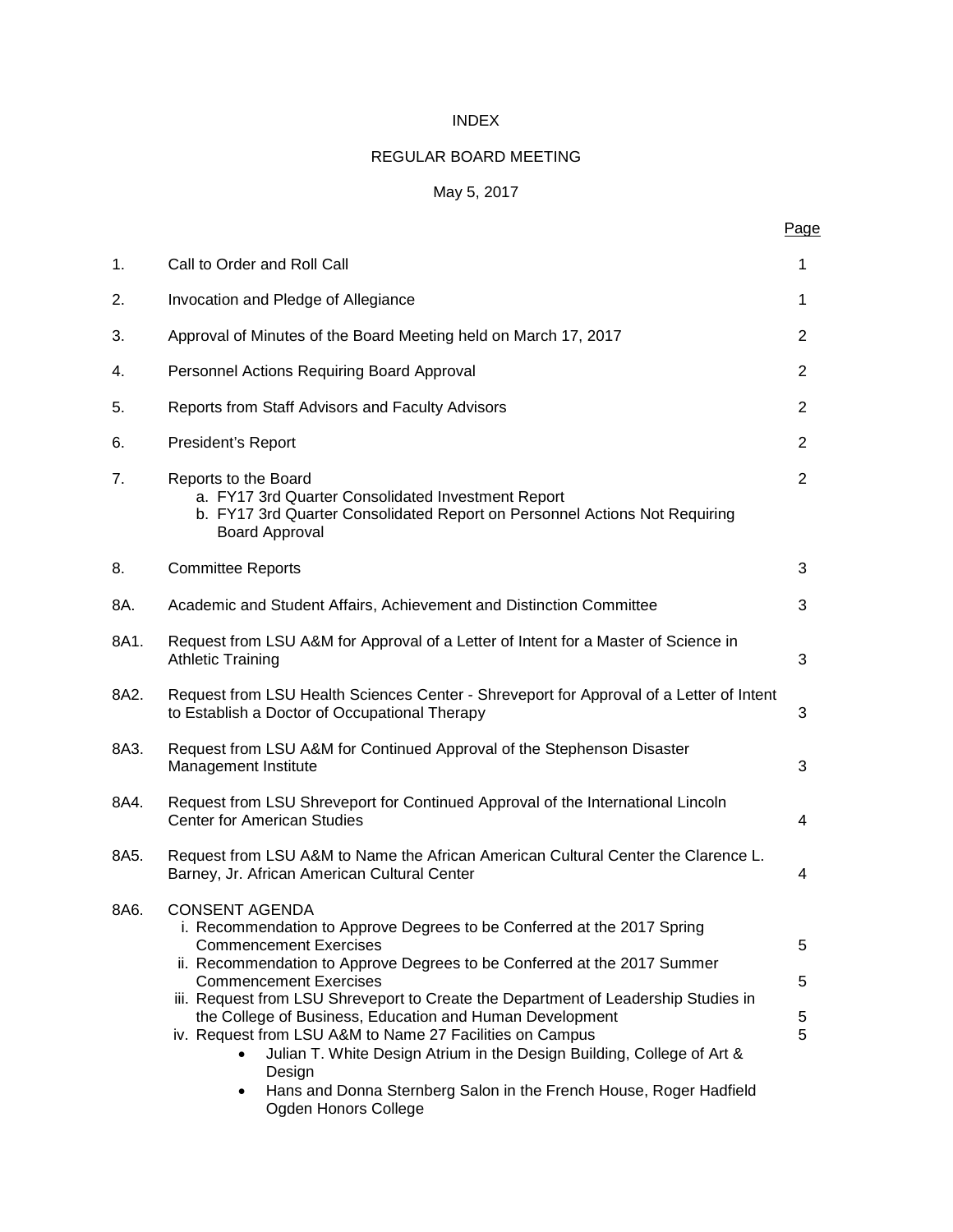|      | Matt and Melissa Juneau Family Classroom in the French House, Roger<br>$\bullet$<br>Hadfield Ogden Honors College<br>24 Facilities in the College of Engineering (see supporting documents for<br>$\bullet$<br>complete list)<br>Request from LSU A&M to Change the Name of the John W. Dupuy Endowed<br>v.<br>Professorship #2 to the James R. Dupuy Professorship<br>Request from LSU Health Sciences Center-Shreveport to Establish 3 Endowed<br>vi.<br>Professorships<br>Dudley R. Isom, DDS Endowed Professorship in Oral and Maxillofacial<br>Surgery<br>Charles H. Webb, MD Endowed Professorship in Pediatrics<br>٠<br>Medical Center Clinics Endowed Professorship in Radiology<br>$\bullet$ | 6<br>6         |
|------|-------------------------------------------------------------------------------------------------------------------------------------------------------------------------------------------------------------------------------------------------------------------------------------------------------------------------------------------------------------------------------------------------------------------------------------------------------------------------------------------------------------------------------------------------------------------------------------------------------------------------------------------------------------------------------------------------------|----------------|
| 8B.  | Finance, Infrastructure and Core Development Committee                                                                                                                                                                                                                                                                                                                                                                                                                                                                                                                                                                                                                                                | 6              |
| 8B1. | Request from LSU A&M to Authorize The Board of Supervisors to Enter into a Contract<br>with Aramark to Manage Concessions for LSU Athletic Venues and Events                                                                                                                                                                                                                                                                                                                                                                                                                                                                                                                                          | 6              |
| 8C.  | <b>Property and Facilities Committee</b>                                                                                                                                                                                                                                                                                                                                                                                                                                                                                                                                                                                                                                                              | 6              |
| 8C1. | Request from LSU Health Care Services Division for Approval to Sell Property in Baton<br>Rouge to the Capital Area Transit System                                                                                                                                                                                                                                                                                                                                                                                                                                                                                                                                                                     | 6              |
| 8C2. | Request from LSU A&M to Authorize the President to Execute Agreements for<br>Development of the Greenhouse District                                                                                                                                                                                                                                                                                                                                                                                                                                                                                                                                                                                   | $\overline{7}$ |
| 8C3. | Request from LSU A&M to Authorize the President to Execute a Lease for Resurfacing<br>of Bernie Moore Track Stadium with Tiger Athletic Foundation                                                                                                                                                                                                                                                                                                                                                                                                                                                                                                                                                    | 8              |
| 8C4. | Request from LSU A&M to Authorize the President to Execute a Lease for Installation<br>of a Distributed Television System in Tiger Stadium with Tiger Athletic Foundation                                                                                                                                                                                                                                                                                                                                                                                                                                                                                                                             | 9              |
| 8D.  | Research & Economic Development Committee                                                                                                                                                                                                                                                                                                                                                                                                                                                                                                                                                                                                                                                             | 9              |
| 8D1. | Presentation on Technology Transfer Metrics and Round 5 LIFT2 Awards                                                                                                                                                                                                                                                                                                                                                                                                                                                                                                                                                                                                                                  | 10             |
| 8E.  | <b>Audit Committee</b>                                                                                                                                                                                                                                                                                                                                                                                                                                                                                                                                                                                                                                                                                | 10             |
| 8E1. | Presentation of FY 2017 3rd Quarter Audit Summary                                                                                                                                                                                                                                                                                                                                                                                                                                                                                                                                                                                                                                                     | 10             |
| 9.   | Request Consent for President F. King Alexander to Recommend the Reappointment of<br>Mr. Bobby Yarborough, Dr. Byron Harrell and Ms. Elaine Abell to the University Medical<br>Center Management Corporation Board of Directors                                                                                                                                                                                                                                                                                                                                                                                                                                                                       | 10             |
| 10.  | Chairman's Report                                                                                                                                                                                                                                                                                                                                                                                                                                                                                                                                                                                                                                                                                     | 10             |
| 11.  | Adjournment                                                                                                                                                                                                                                                                                                                                                                                                                                                                                                                                                                                                                                                                                           | 11             |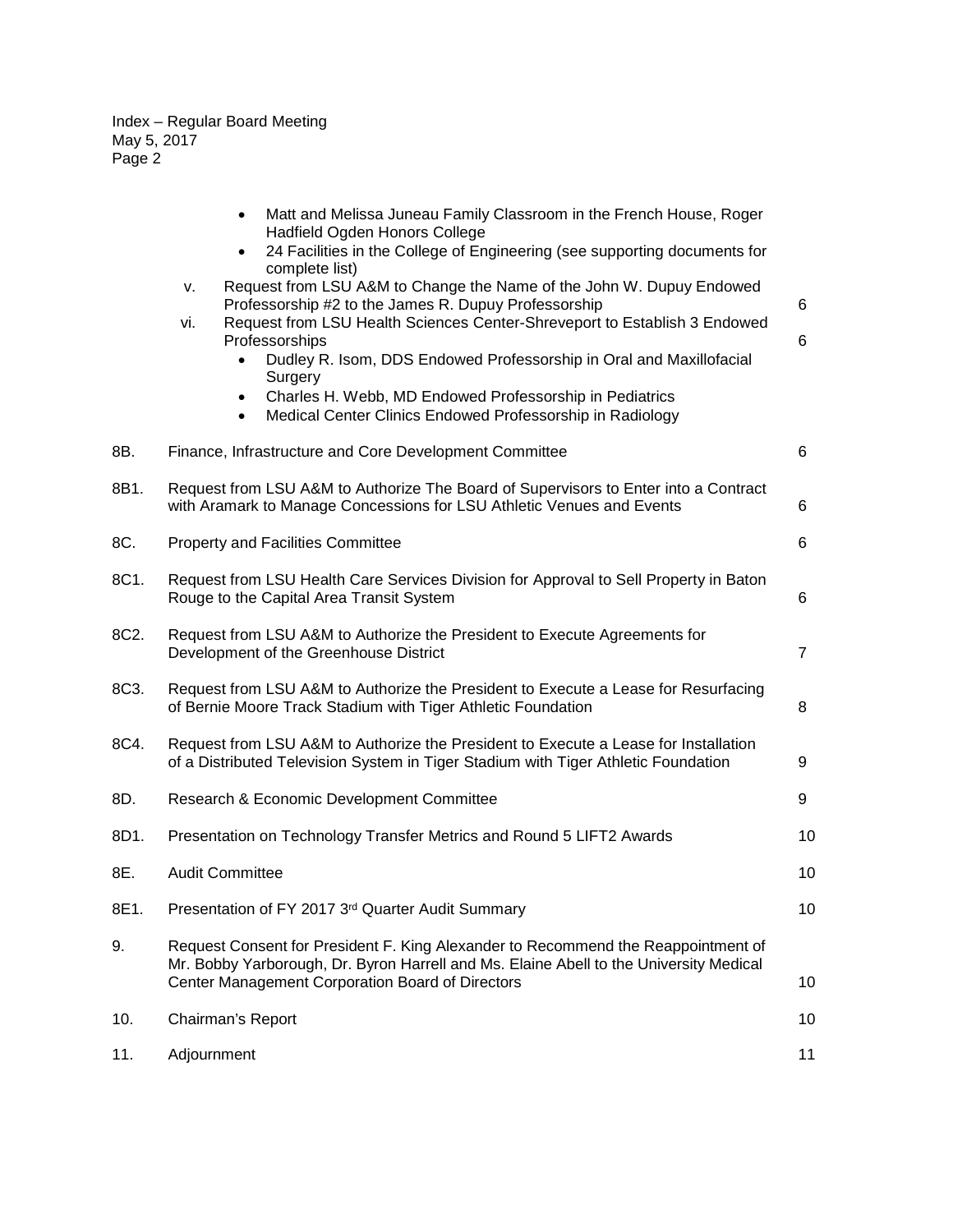#### **MINUTES**

#### REGULAR BOARD MEETING

May 5, 2017

### 1. Call to Order and Roll Call

Mr. Scott Ballard, Chair, called to order the Regular Meeting of the Board of Supervisors of Louisiana State University and Agricultural and Mechanical College in the University Administration Building, Baton Rouge, Louisiana, on May 5, 2017 at 1:15 p.m.

The secretary called the roll.

### PRESENT

Mr. Scott Ballard Mr. Stephen Perry Chairman Chairman<br>
Chairman-Elect Chairman-Elect<br>
Mr. Ronnie Anderson Ms. Ann Duplessis<br>Past Chairman Past Chairman Mr. Scott A. Angelle<br>Mr. Glenn Armentor Mr. R. Blake Chatela Mr. Stanley J. Jacobs<br>
Mr. Rolfe McCollister
Mr. Jim McCrery Mr. Rolfe McCollister<br>Mr. James W. Moore Mr. Robert "Bobby" Yarborough Mr. Zachary Faircloth

Mr. R. Blake Chatelain Mr. James M. Williams

# ABSENT

Mr. Lee Mallett

Also present for the meeting were the following: Dr. F. King Alexander, President of LSU; Mr. Tom Skinner, General Counsel; LSU officers and administrators from their respective campuses; faculty representatives; interested citizens and representatives of the news media.

# Public Comments

There were no public comments to be made at the May 5, 2017 Regular Board Meeting.

2. Invocation and Pledge of Allegiance

Chairman Ballard recognized Dr. Larry Clark, LSUS Chancellor. Dr. Clark introduced the two students addressing the Board.

Ms. Naomi Varuso gave the Invocation. Mr. Chris O'Beirne led the Pledge of Allegiance.

Dr. Brian Salvatore, Professor and Chair of the Department of Chemistry and Physics presented to the Board.

Motion & Presentation to Approve the Academic and Student Affairs, Achievement and Distinction Committee item A5. "Request from LSU A&M to Name the African American Cultural Center the Clarence L. Barney, Jr. African American Cultural Center."

A motion was made by Mr. Williams, seconded by Ms. Duplessis, to approve the Academic and Student Affairs, Achievement and Distinction Committee item A5. "Request from LSU A&M to Name the African American Cultural Center the Clarence L. Barney, Jr. African American Cultural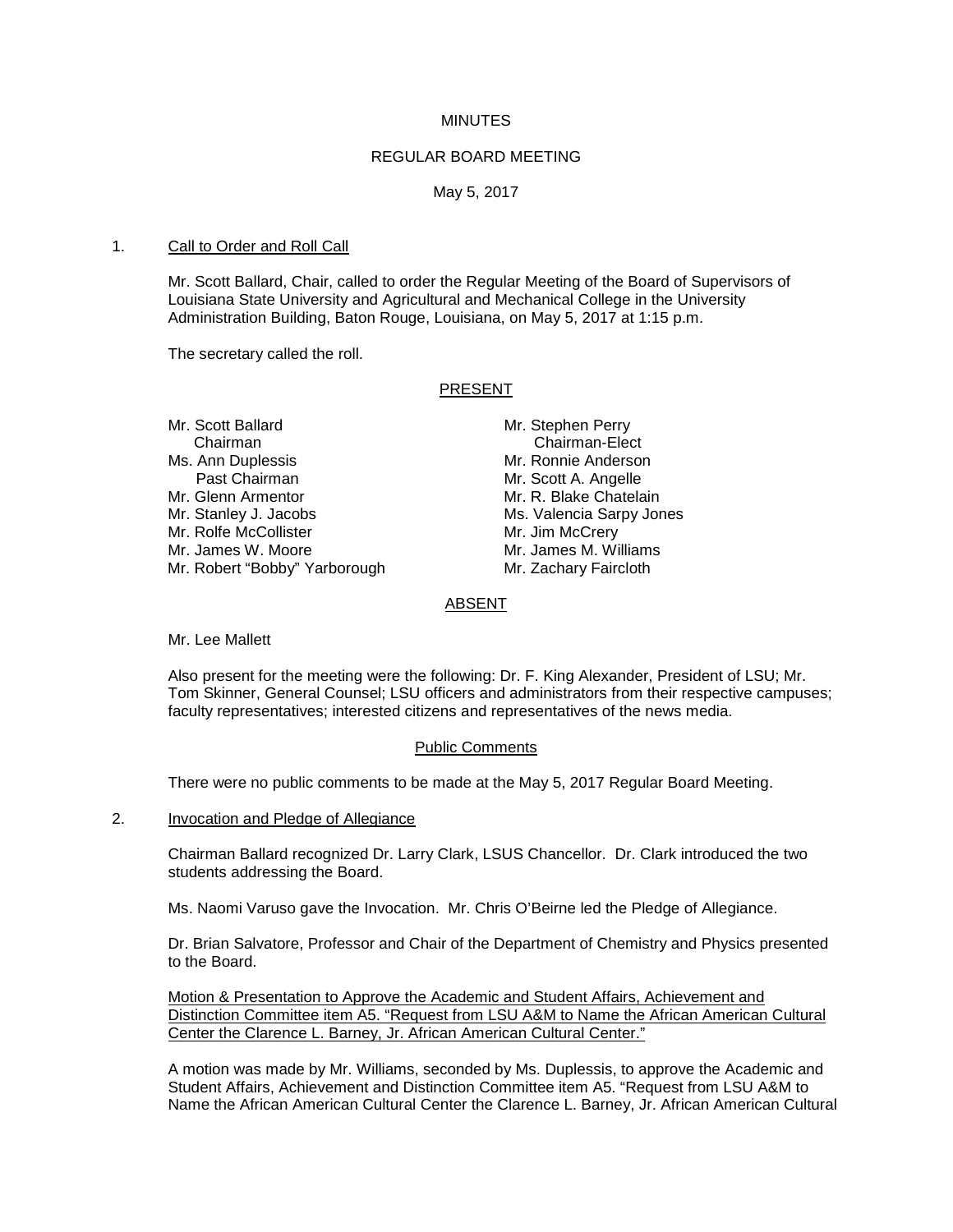Center." The Board voted unanimously to approve the resolution. A presentation was made by Mr. Williams about Former Board Member Mr. Clarence L. Barney, Jr. and several individuals spoke in support of the resolution including Mr. Clarence L. Barney, Jr.'s son Mr. Shawn Barney. Mr. Clarence L Barney, Jr.'s wife Mrs. Mary Potter Barney was also in attendance to support the resolution.

## 3. Approval of the Minutes of the Board Meeting held on March 17, 2017

Upon motion of Ms. Duplessis, seconded by Mr. Yarborough, the Board voted unanimously to approve the Minutes of the Regular Board Meeting held on March 17, 2017.

### 4. Personnel Actions Requiring Board Approval

Mr. Scott Ballard, Board Chair, requested approval of the Personnel Actions.

Upon motion of Mr. Yarborough, seconded by Mr. Anderson, the Board voted unanimously to approve the Personnel Actions Requiring Board Approval as presented.

# 5. Reports from Staff Advisors and Faculty Advisors

Dr. Kevin Cope, Council of Faculty Advisors gave an informational report. There was no report from Staff Advisors.

### 6. President's Report

Dr. F. King Alexander, President of LSU advised the Board on various matters including:

Dr. Alexander provided the State Higher Education Executive Officers Association annual report on total educational revenue per FTE.

Dr. Alexander provided an update on federal funding.

Dr. Alexander presented the National Student Clearinghouse Research Center data on 6-year graduation rates by race and ethnicity. LSU beats the national average in all categories.

Dr. Alexander, recognized:

LSU Gymnastics Head Coach D.D. Breaux, for an update on the Gymnastics' season.

LSUA Head Men's Basketball Coach Larry Cordaro, for an update on the Men's Basketball season.

Dr. Bill Richardson, VP for Agriculture & Dean of College of Agriculture, for an update on therapeutic marijuana cultivation at AgCenter and on the plans for a public-private partnership for wetland restoration research, teaching, and demonstration.

Dr. Larry Hollier, Chancellor of LSUHSC-NO and Chief Health Affairs Officer, for an update on the Louisiana Proton Therapy Center to be housed within the University Medical Center. Dr. Hollier also introduced John Harman, the new Vice Chancellor for Administration and Finance.

# 7. Reports to the Board

- a. FY17 3rd Quarter Consolidated Investment Report
- b. FY17 3rd Quarter Consolidated Report on Personnel Actions Not Requiring Board Approval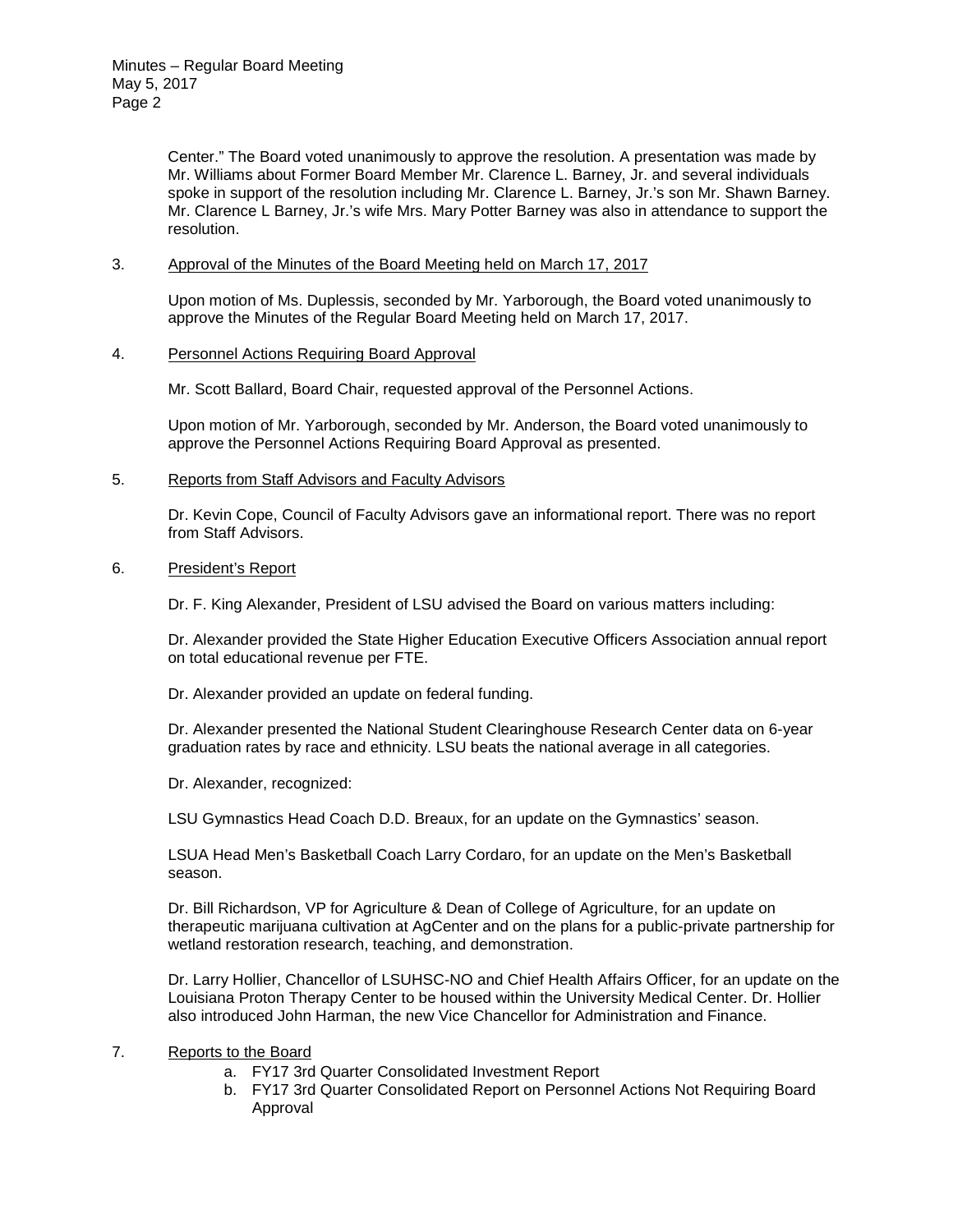Upon motion by Mr. Williams, seconded by Mr. Yarborough, the Board voted unanimously to accept these reports.

## 8. Committee Reports

A motion was made by Mr. Perry, seconded by Mr. Chatelain, Mr. Ballard recused, to approve the Committee resolutions that were approved by the Committees except the resolution by the Finance, Infrastructure, and Core Development Committee. The Board voted unanimously to approve all Committee resolutions except the resolution approved by the Finance, Infrastructure, and Core Development Committee.

A motion was made by Mr. Anderson, seconded by Ms. Jones, Mr. Ballard recused, to approve the Committee resolution that was approved by the Finance, Infrastructure, and Core Development Committee. The Board voted to approve the Committee resolution with Mr. Jacobs opposed.

### 8A. Academic and Student Affairs, Achievement and Distinction Committee

Mr. Moore, Chairman of the Academic and Student Affairs, Achievement and Distinction Committee, reported that the Committee received five (5) requests for Board approval and six (6) consent agenda items.

#### 8A1. Request from LSU A&M for Approval of a Letter of Intent for a Master of Science in Athletic **Training**

Upon motion of Ms. Jones, seconded by Mr. Faircloth, the committee voted unanimously to approve the following resolution:

**NOW, THEREFORE, BE IT RESOLVED** that the Board of Supervisors does hereby approve the Letter of Intent to establish a Master of Science in Athletic Training at LSU A&M, subject to approval by the Louisiana Board of Regents.

# 8A2. Request from LSU Health Sciences Center - Shreveport for Approval of a Letter of Intent to Establish a Doctor of Occupational Therapy

Upon motion of Mr. Faircloth, seconded by Ms. Jones, the committee voted unanimously to approve the following resolution:

**NOW, THEREFORE, BE IT RESOLVED** that the Board of Supervisors does hereby approve the Letter of Intent to Establish a Doctor of Occupational Therapy at LSU Health Sciences Center - Shreveport, subject to approval by the Louisiana Board of Regents.

# 8A3. Request from LSU A&M for Continued Approval of the Stephenson Disaster Management Institute

Upon motion of Mr. Faircloth, seconded by Ms. Jones, the committee voted unanimously to approve the following resolution: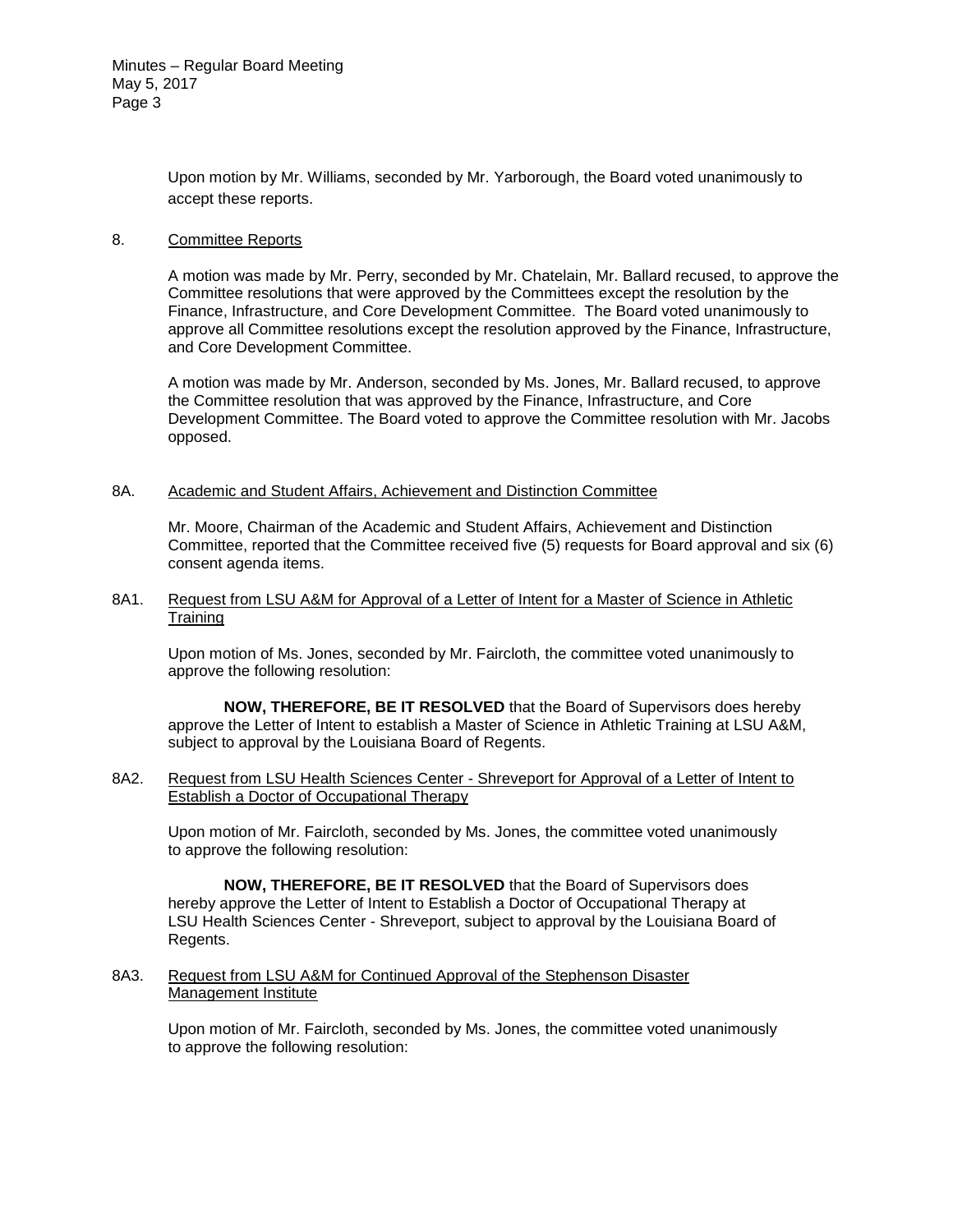> **NOW, THEREFORE, BE IT RESOLVED** that the Board of Supervisors does hereby approve the Request for Continued Approval of the Stephenson Disaster Management Institute at LSU A&M, subject to approval by the Louisiana Board of Regents.

8A4. Request from LSU Shreveport for Continued Approval of the International Lincoln Center for American Studies

Upon motion of Ms. Jones, seconded by Mr. Faircloth, the committee voted unanimously to approve the following resolution:

**NOW, THEREFORE, BE IT RESOLVED** that the Board of Supervisors does hereby approve the request from LSU-Shreveport for continued approval of the International Lincoln Center for American Studies, subject to approval by the Louisiana Board of Regents.

8A5. Request from LSU A&M to Name the African American Cultural Center the Clarence L. Barney, Jr. African American Cultural Center

Upon motion of Mr. Williams, seconded by Ms. Jones, the committee voted unanimously to approve the following resolution:

**NOW, THEREFORE, BE IT RESOLVED** that the Board of Supervisors does hereby approve the request to name the African American Cultural Center the "Clarence L. Barney African American Cultural Center" at LSU A&M.

# 8A6. CONSENT AGENDA

- i. Recommendation to Approve Degrees to be Conferred at the 2017 Spring Commencement **Exercises**
- ii. Recommendation to Approve Degrees to be Conferred at the 2017 Summer Commencement Exercises
- iii. Request from LSU Shreveport to Create the Department of Leadership Studies in the College of Business, Education and Human Development
- iv. Request from LSU A&M to Name 27 Facilities on Campus
	- Julian T. White Design Atrium in the Design Building, College of Art & Design
	- Hans and Donna Sternberg Salon in the French House, Roger Hadfield Ogden Honors College
	- Matt and Melissa Juneau Family Classroom in the French House, Roger Hadfield Ogden Honors College
	- 24 Facilities in the College of Engineering (see supporting documents for complete list)
- v. Request from LSU A&M to Change the Name of the John W. Dupuy Endowed Professorship #2 to the James R. Dupuy Professorship
- vi. Request from LSU Health Sciences Center-Shreveport to Establish 3 Endowed Professorships
	- Dudley R. Isom, DDS Endowed Professorship in Oral and Maxillofacial Surgery
	- Charles H. Webb, MD Endowed Professorship in Pediatrics
	- Medical Center Clinics Endowed Professorship in Radiology

Upon motion of Mr. Faircloth, seconded by Ms. Jones, the committee voted unanimously to approve the following resolution: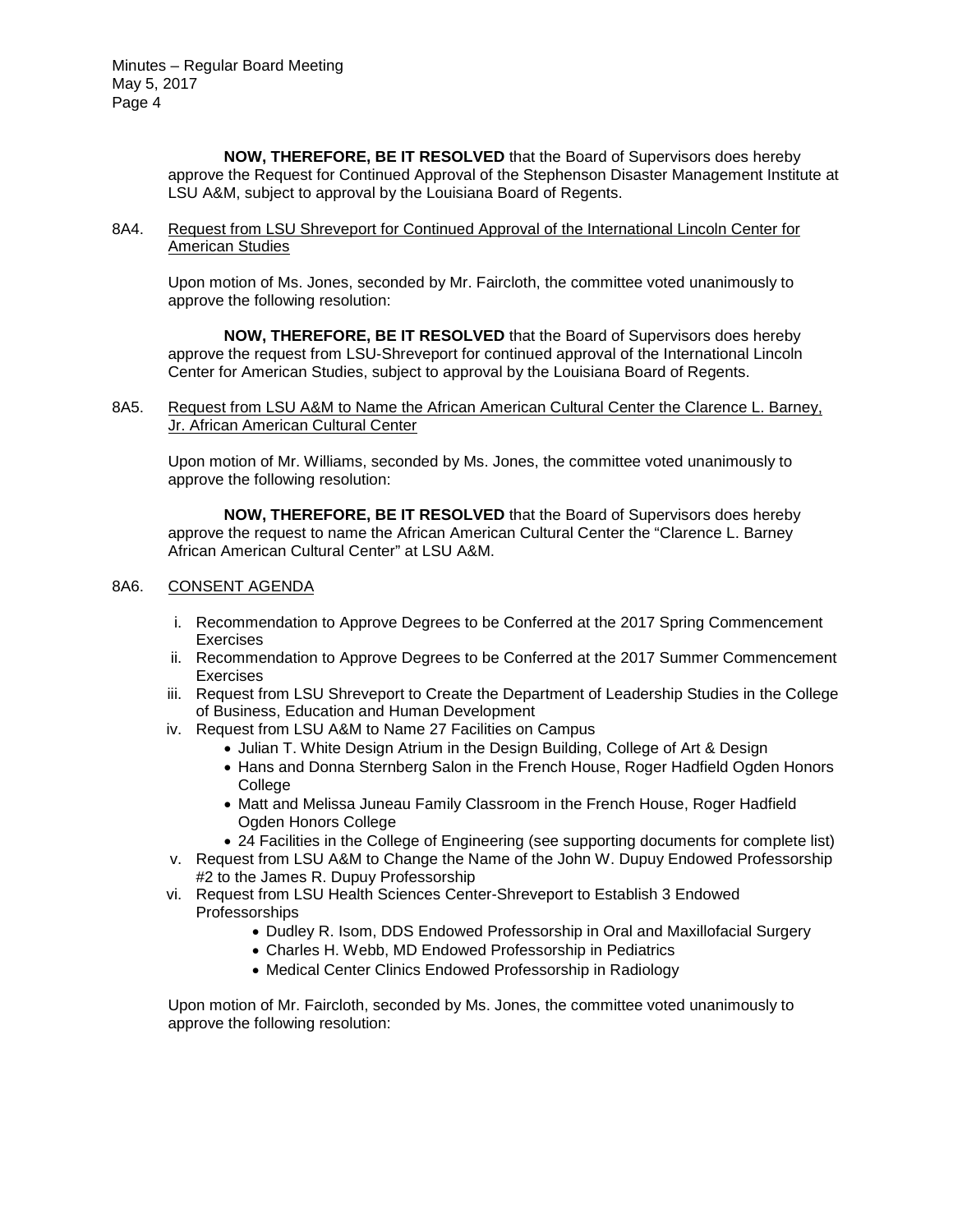**NOW, THEREFORE, BE IT RESOLVED** that the Board of Supervisors of Louisiana State University does hereby approve the degrees to be conferred on candidates meeting degree requirements for graduation from the campuses of the University at 2017 spring commencement exercises (May 8, 11, 12, 14, 18, 23, 27, June 2).

**NOW, THEREFORE, BE IT RESOLVED** that the Board of Supervisors of Louisiana State University does hereby approve the degrees to be conferred on candidates meeting degree requirements for graduation from the campuses of the University for the summer 2017 term (June 30, August 4, 8, 11, 12, 23, 31).

**NOW, THEREFORE, BE IT RESOLVED** that the Board of Supervisors does hereby approve the request from LSU-Shreveport to create the department of Leadership Studies in the College of Business, Education and Human Development, subject to approval by the Louisiana Board of Regents.

**NOW, THEREFORE, BE IT RESOLVED** that the Board of Supervisors does hereby approve the request from LSU A&M to name the atrium in the Design Building the "Julian T. White Design Atrium".

**NOW, THEREFORE, BE IT RESOLVED** that the Board of Supervisors does hereby approve the request from LSU A&M to name the Grand Salon in the French House the "Hans and Donna Sternberg Salon".

**NOW, THEREFORE, BE IT RESOLVED** that the Board of Supervisors does hereby approve the request from LSU A&M to name a classroom in the French House the "Matt and Melissa Juneau Family Classroom".

**NOW, THEREFORE, BE IT RESOLVED** that the Board of Supervisors does hereby approve the request from LSU A&M to name the following facilities in the College of Engineering:

- 1. Albermarle Foundation Classroom
- 2. Alfredo and Maria Lopez Chemical Engineering Department Suite
- 3. Ann and Clarence Cazalot Classroom
- 4. Baker Hughes Classroom
- 5. Boh Bros. Construction Co. Classroom
- 6. Cajun Industries, LLC Department Suite
- 7. CB&I Energy Innovation Lab
- 8. Chevron Reservoir Characterization Lab
- 9. Chevron Rocks and Fluids Property Lab
- 10. Dow Chemical Engineering Unit Operations Lab
- 11. Dow Student Leadership Incubator
- 12. Edward A. and Karen Wax Schmitt Machine Shop
- 13. Estate of Clements Adam Helbling Chemical Engineering Processing Lab
- 14. Kathy and Roy O. Martin and Lynn and Gary R. Wooley Department Suite
- 15. Mark and Carolyn Guidry Electrical Engineering Lab Duplex
- 16. MMR Advance Materials and Methods Construction Management Lab
- 17. MMR Building Simulation and Information Modeling Construction Management Studio
- 18. Murphy Oil Senior Design Classroom
- 19. Oscar and Mary Andras Chemical Engineering Lab
- 20. Richard J. Juneau Mechanical Engineering Materials Lab
- 21. Robert and Adele W. Anding Chemical Engineering Lab
- 22. Roy O. Martin Auditorium
- 23. Triad Electric & Controls Classroom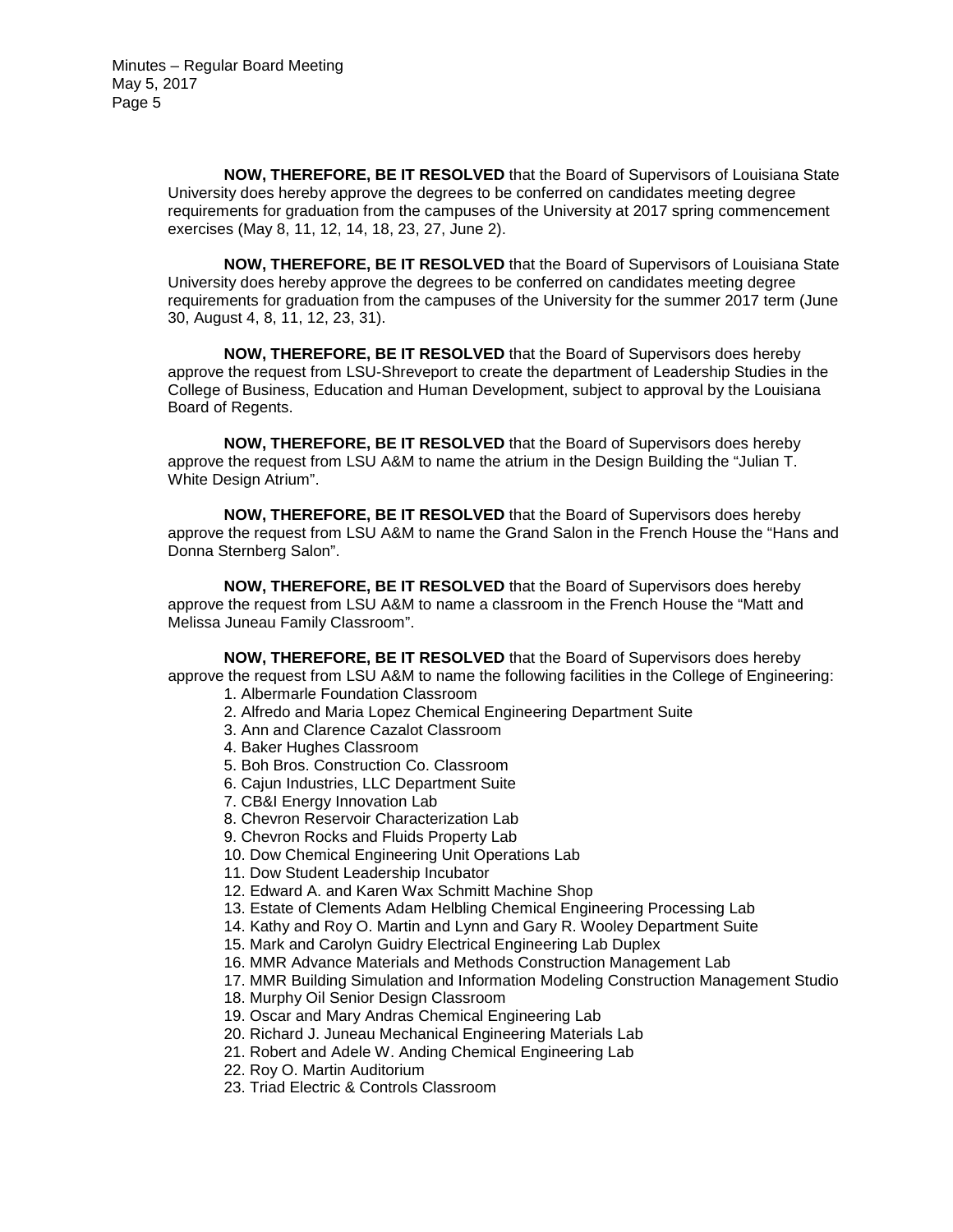> **NOW, THEREFORE, BE IT RESOLVED** that the Board of Supervisors of Louisiana State University and Agricultural and Mechanical College does hereby approve the request to change the name of the John W. Dupuy Endowed Professorship #2 to the James R. Dupuy Professorship.

**NOW, THEREFORE, BE IT RESOLVED** that the Board of Supervisors does hereby approve the request from LSU Health Sciences Center – Shreveport to establish the following endowed professorships, subject to approval by the Louisiana Board of Regents: a) Dudley R. Isom, DDS Endowed Professorship in Oral and Maxillofacial Surgery b) Charles H. Webb, MD Endowed Professorship in Pediatrics c) Medical Center Clinics Endowed Professorship in Radiology

Mr. Moore asked for a motion to adjourn the Committee meeting.

Upon motion by Mr. Faircloth, seconded by Ms. Jones, the Committee meeting was adjourned.

8B. Finance, Infrastructure and Core Development Committee

Mr. Anderson, Chairman of the Finance, Infrastructure, and Core Development Committee, reported that the Committee received one (1) request for Board approval.

8B1. Request from LSU A&M to Authorize The Board of Supervisors to Enter into a Contract with Aramark to Manage Concessions for LSU Athletic Venues and Events

Upon motion of Ms. Jones, seconded by Mr. McCrery, the committee voted unanimously to approve the following resolution:

**NOW, THEREFORE, BE IT RESOLVED** that the Board of Supervisors of Louisiana State University and Agricultural and Mechanical College does hereby authorize Dr. F. King Alexander, President of the Louisiana State University, or his designee, acting on behalf and in the name of the Board, and in consultation with general counsel, subject to concurrence of the Chair Elect of the Board, to execute an agreement with Aramark to Manage Concessions for LSU Athletic Venues and Events ( LSU Tiger Concessions) as determined by a competitive bid and evaluation process, with all such agreements and documents as well as any subsequent amendments thereto, to contain the terms and conditions, that the President deems to be in the best interest of LSU.

Mr. Anderson asked for a motion to adjourn the Committee meeting.

Upon motion of Mr. Faircloth, seconded by Ms. Jones, the Committee meeting was adjourned.

8C. Property and Facilities Committee

Mr. McCollister, Chairman of the Property and Facilities Committee, reported that the Committee received four (4) requests for Board approval.

8C1. Request from LSU Health Care Services Division for Approval to Sell Property in Baton Rouge to the Capital Area Transit System

Upon motion of Ms. Duplessis, seconded by Mr. Faircloth, the committee vote unanimously to approve the following resolution: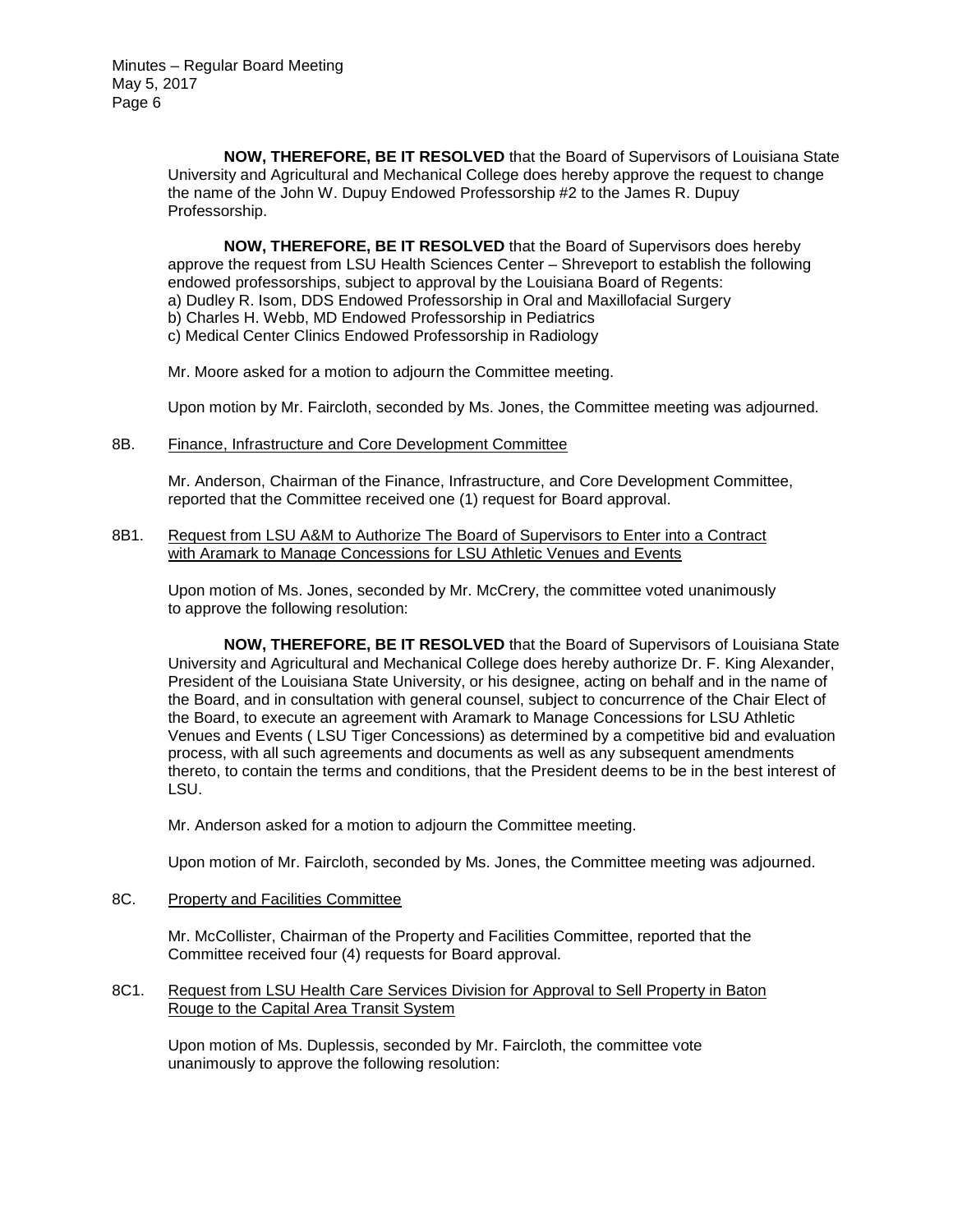**NOW, THEREFORE, BE IT RESOLVED** that the Board of Supervisors of Louisiana State University and Agricultural and Mechanical College hereby authorizes Dr. F. King Alexander, President of Louisiana State University, or his designee to:

- 1. Request the Division of Administration to approve the sale of the LSU Health Care Services Division property located at 5275 Airline Highway, Baton Rouge, to the Capital Area Transit System in accordance with all applicable laws; and
- 2. Request the Division of Administration to deliver the net sales proceeds to the Board of Supervisors of Louisiana State University and Agricultural and Mechanical College for the benefit of the LSU Health Care Services Division be used for deferred maintenance issues.

**BE IT FURTHER RESOLVED** That said Dr. F. King Alexander, President of LSU be authorized to sell to Capital Area Transit System a certain tract or parcel of ground located in a subdivision known as Addition to Suburb Loudon and being described as Tract G, less and except the Northern 1.17 acres thereof, as said parcel is depicted on Attachment 1 hereto, and that President Alexander be authorized to execute an act of cash sale and any and all other documents necessary to accomplish the transaction and to include in such act of cash sale or other documents any terms and conditions as he deems to be in the best interest of the LSU Board of Supervisors.

8C2. Request from LSU A&M to Authorize the President to Execute Agreements for Development of the Greenhouse District

Upon motion of Mr. Jacobs, seconded by Mr. Faircloth, the committee vote unanimously to approve the following resolution:

**NOW, THEREFORE, BE IT RESOLVED** that the Board of Supervisors of Louisiana State University and Agricultural and Mechanical College does hereby authorize Dr. F. King Alexander, President of LSU, or his designee, acting on behalf and in the name of the Board, and in consultation with general counsel, to execute and deliver a Ground Lease with the LSU Real Estate and Facilities Foundation or any of its subsidiaries specifically including, but not limited to, Greenhouse District Project, LLC, to provide for the development of the Greenhouse District Project – Phase 2 ("GDP-2"), with all such agreements and documents, as well as any subsequent amendments thereto, to contain the terms and conditions, including prices, that the President deems to be in the best interest of LSU;

**BE IT FURTHER RESOLVED** that the Board of Supervisors of Louisiana State University and Agricultural and Mechanical College does hereby authorize Dr. F. King Alexander, President of LSU, or his designee, acting on behalf and in the name of the Board, and in consultation with general counsel, to execute a Facilities Lease and any related Facilities Operation and Maintenance Agreement with Provident Group – Flagship Properties, LLC, an independent non-profit, tax exempt entity, to lease, maintain, and operate any and all facilities developed pursuant to the Ground Lease Agreement with the LSU Real Estate and Facilities Foundation or its subsidiary Greenhouse District Project, LLC, with all such agreements and documents as well as any subsequent amendments thereto, to contain the terms and conditions, including prices, that the President deems to be in the best interest of LSU;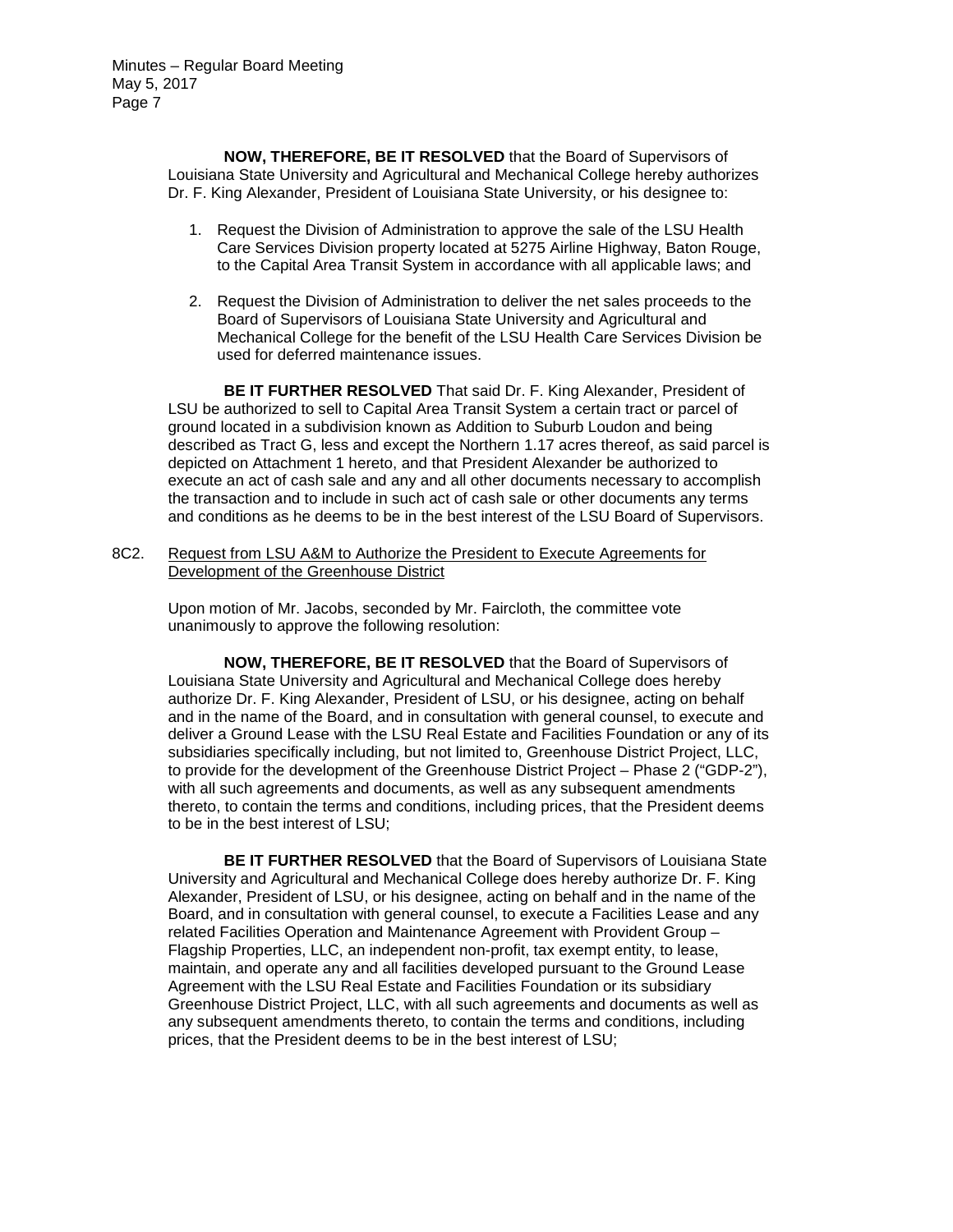> **BE IT FURTHER RESOLVED** that the Board of Supervisors of Louisiana State University and Agricultural and Mechanical College does hereby acknowledge that the schematic designs for the GDP-2 Project are in general compliance with the Campus Design Guidelines and hereby delegates the approval of the detailed plans and specifications to the University Architect or his designee;

> **BE IT FURTHER RESOLVED** that the Board of Supervisors of Louisiana State University and Agricultural and Mechanical College does hereby acknowledge that the GDP-2 facilities will constitute "Auxiliary Facilities" as defined in the General Bond Resolution adopted by the Board of Supervisors of Louisiana State University and Agricultural and Mechanical College on June 17, 1994, as supplemented and amended from time to time (the "General Bond Resolution"), and does hereby designate the DP-2 facilities as Auxiliary Facilities and the revenues derived by LSU therefrom as "Auxiliary Revenues" as defined in the General Bond Resolution;

**BE IT FURTHER RESOLVED** that the payment obligations of the Board of Supervisors of Louisiana State University and Agricultural and Mechanical College under the Facilities Lease shall be expressly subordinate to the payment of debt service on the Bonds (as defined in the General Bond Resolution heretofore or hereafter issued pursuant to the General Bond Resolution);

**BE IT FURTHER RESOLVED** that the Board of Supervisors of Louisiana State University and Agricultural and Mechanical College does hereby find an acceptable university purpose, pursuant to the terms of the Uniform Affiliation Agreement between the Board and the LSU Real Estate and Facilities Foundation, for the LSU Real Estate and Facilities Foundation and any of its subsidiaries, including, but not limited to, Greenhouse District Project LLC, to execute and deliver the Ground Lease Agreement with LSU, a Ground Sublease with Provident Group – Flagship Properties, LLC, a Memorandum of Understanding or other agreement with RISE: A Real Estate Company to serve as Master Developer of GDP-2 and GDP-3, and any and all other agreements reasonably connected with or required for the development of the Nicholson Gateway Project and related other housing developments, with the final terms and conditions of all such agreements subject to the approval of Dr. F. King Alexander, President of LSU or his designee; and

**BE IT FURTHER RESOLVED** that prior to final agreement execution, Dr. F. King Alexander, President of LSU, will notify the Board Chair, Chair-Elect, Immediate Past Chair, and the chair of the appropriate Board Committee of the final terms of all agreements authorized by this Resolution.

8C3. Request from LSU A&M to Authorize the President to Execute a Lease for Resurfacing of Bernie Moore Track Stadium with Tiger Athletic Foundation

Upon motion of Mr. Faircloth, seconded by Mr. Jacobs, the committee vote unanimously to approve the following resolution:

**NOW, THEREFORE, BE IT RESOLVED** that the Board of Supervisors of Louisiana State University and Agricultural and Mechanical College authorizes F. King Alexander, in his capacity as President of LSU, to execute a Lease to Tiger Athletic Foundation in order to facilitate removal and replacement of the track surface located in the Bernie Moore Track Stadium, and to execute related agreements, including without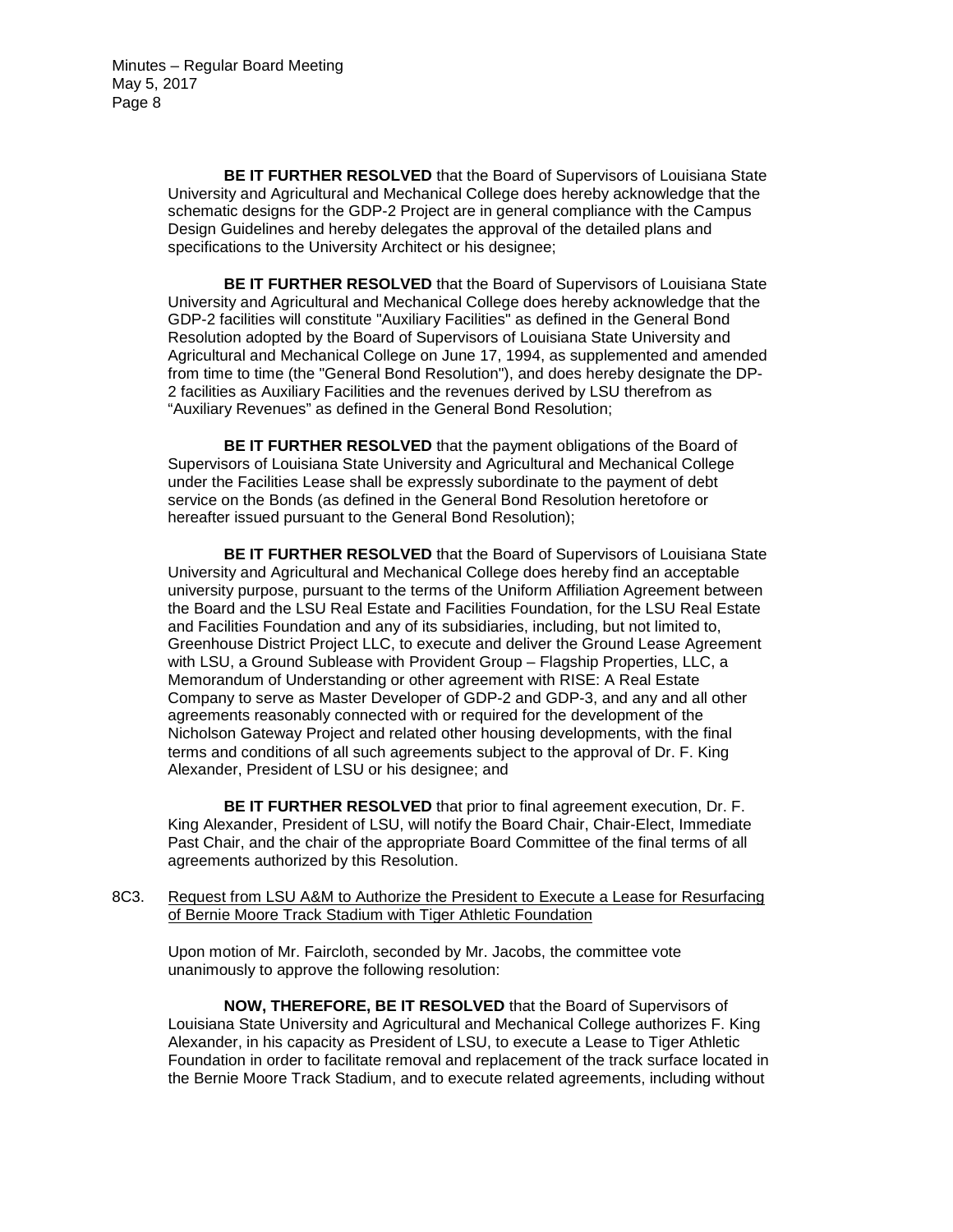> limitation a settlement agreement providing for a mutual release of all claims between LSU and Mondo USA, Inc., as may be reasonably necessary to facilitate the project;

**BE IT FURTHER RESOLVED** that the Board, pursuant to the Uniform Affiliation Agreement between it and the Tiger Athletic Foundation, finds an acceptable University purpose for Tiger Athletic Foundation to enter into the proposed Lease, and any related or ancillary contracts and agreements reasonably necessary for the project; and,

**BE IT FURTHER RESOLVED** that F. King Alexander, in his capacity as President of LSU, or his designee, is hereby authorized by and empowered for and on behalf of and in the name of the Board of Supervisors, to include in the Lease any and all provisions and stipulations that he deems in the best interest of the Board of Supervisors.

8C4. Request from LSU A&M to Authorize the President to Execute a Lease for Installation of a Distributed Television System in Tiger Stadium with Tiger Athletic Foundation

Upon motion of Mr. Faircloth, seconded by Mr. Jacobs, the committee vote unanimously to approve the following resolution:

**NOW, THEREFORE, BE IT RESOLVED** that the Board of Supervisors of Louisiana State University and Agricultural and Mechanical College authorizes F. King Alexander, in his capacity as President of LSU, to execute a Lease to Tiger Athletic Foundation in order to permit the installation of a distributed television system in Tiger Stadium, and to execute related agreements as may be reasonably necessary to facilitate the project;

**BE IT FURTHER RESOLVED** that the Board, pursuant to the Uniform Affiliation Agreement between it and the Tiger Athletic Foundation, finds an acceptable University purpose for Tiger Athletic Foundation to enter into the proposed Lease, and any related or ancillary contracts and agreements reasonably necessary for the project; and,

**BE IT FURTHER RESOLVED** that F. King Alexander, in his capacity as President of LSU, or his designee, is hereby authorized by and empowered for and on behalf of and in the name of the Board of Supervisors, to include in the Lease any and all provisions and stipulations that he deems in the best interest of the Board of Supervisors.

Mr. McCollister asked for a motion to adjourn the Committee meeting.

Upon motion of Mr. Faircloth, seconded by Mr. Jacobs, the Committee meeting was adjourned.

#### 8D. Research & Economic Development Committee

Mr. McCrery, Chairman for the Research & Economic Development Committee, reported that the committee received one (1) presentation.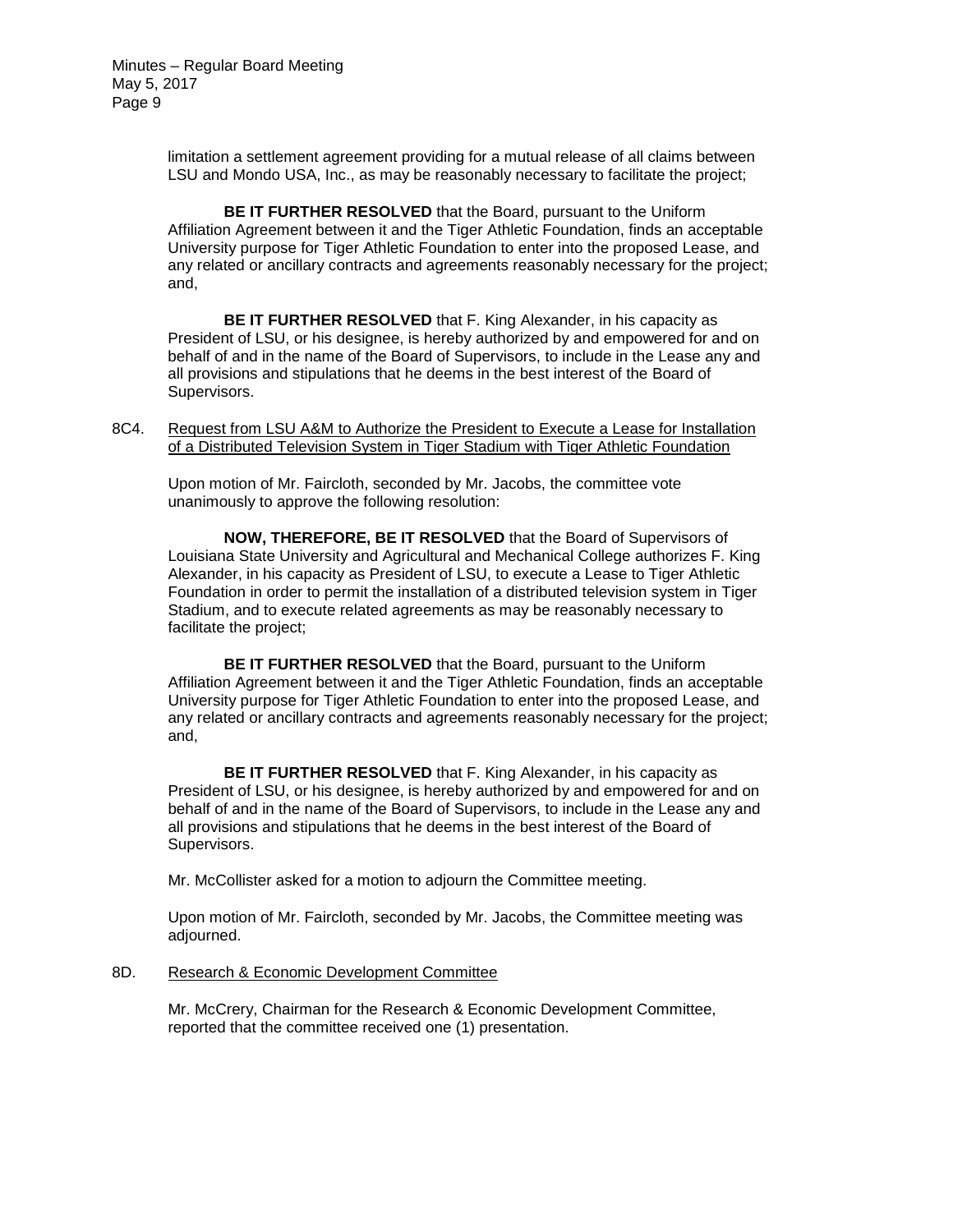### 8D1. Presentation on Technology Transfer Metrics and Round 5 LIFT2 Awards

Mr. Arthur Cooper, Executive Director of the LSU Research & Technology Foundation presented an update on the LSU Tech Transfer and LSU Lift2 Program.

Mr. McCrery asked for a motion to adjourn the Committee meeting.

Upon motion of Mr. Jacobs, seconded by Mr. Williams, the Committee meeting was adjourned.

# 8E. Audit Committee

Mr. Stanley Jacobs, Vice Chairman for Audit Committee, reported that the committee received one (1) presentation.

### 8E1. Presentation of FY 2017 3rd Quarter Audit Summary

The FY 2017 3<sup>rd</sup> Quarter Audit Summary was presented to the Audit Committee. A copy of the presentation is on file in the Office of the LSU Board of Supervisors.

9. Request Consent for President F. King Alexander to Recommend the Reappointment of Mr. Bobby Yarborough, Dr. Byron Harrell and Ms. Elaine Abell to the University Medical Center Management Corporation Board of Directors

Upon motion by Mr. Armentor, seconded by Ms. Jones, with Mr. Ballard recusing, the Board voted unanimously to approve the following resolution:

**NOW, THEREFORE, BE IT RESOLVED**, that the Board of Supervisors of Louisiana State University and Agricultural & Mechanical College does hereby consent for President F. King Alexander to recommend the reappointment of Mr. Bobby Yarborough, Dr. Byron Harrell and Ms. Elaine Abell as LSU appointees to the University Medical Center Management Corporation Board of Directors.

# 10. Chairman's Report

Chairman Ballard recognized Mr. Zach Faircloth, Student Board Member for 2016-17 with a Resolution commending him for his service on the Board.

**NOW, THEREFORE, BE IT RESOLVED** that the Board of Supervisors of Louisiana State University and Agricultural and Mechanical College commends Mr. Zachary Alexander Faircloth for his service on this Board and wishes him great success in his future endeavors.

**BE IT FURTHER RESOLVED** that a copy of this resolution be presented to Mr. Faircloth as an expression of gratitude and that this resolution be entered into the permanent record of the Board of Supervisors.

Chairman Ballard congratulated Ms. Valencia Jones on her pregnancy.

Chairman Ballard thanked Mr. Blake Chatelain for providing an ice cream truck for the meeting.

The Chairman announced the next Board of Supervisors meeting will be held in Baton Rouge at LSU on June 23, 2017.